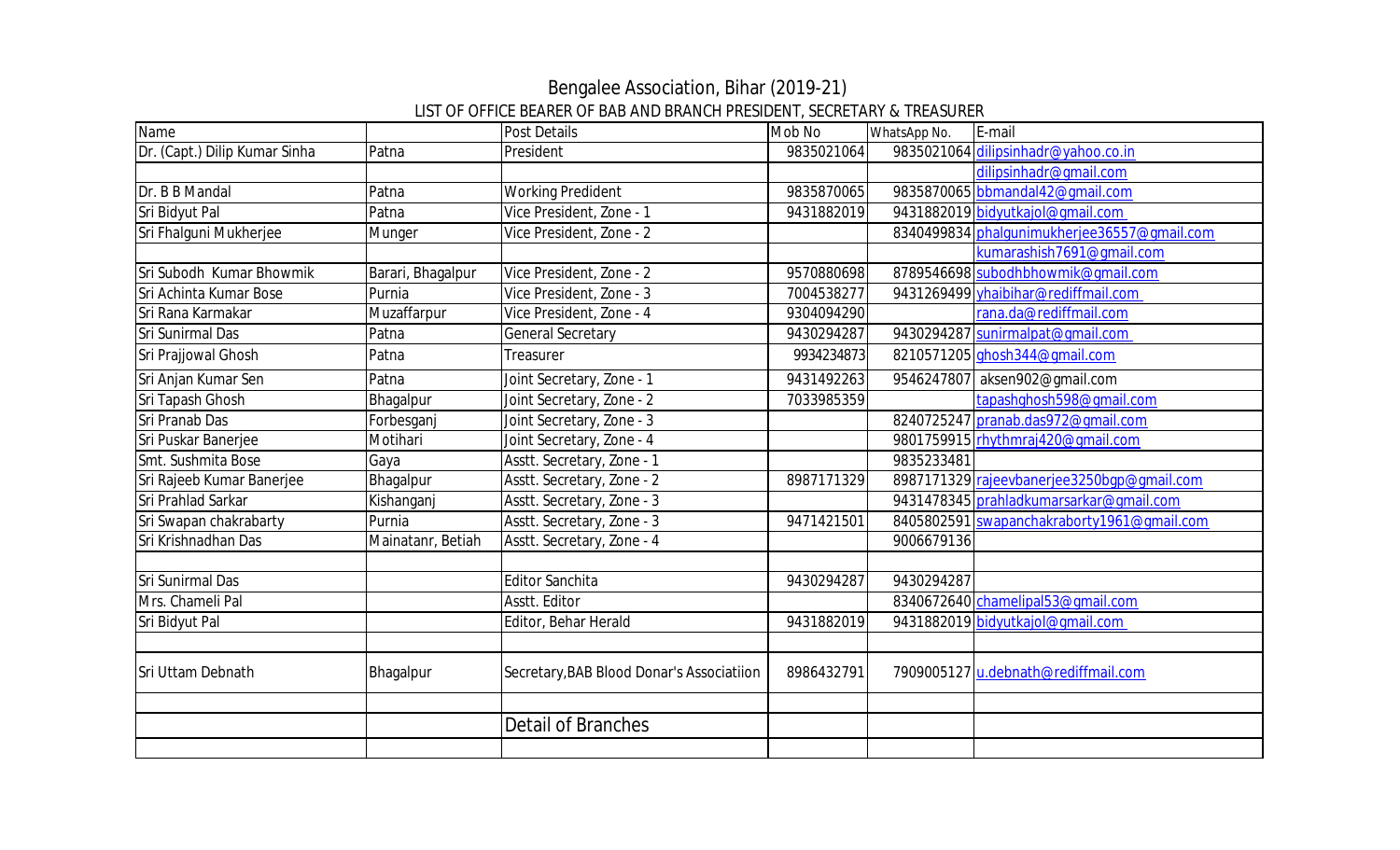| Name                       |            | Post Details                    | Mob No     | WhatsApp No. | E-mail                                |
|----------------------------|------------|---------------------------------|------------|--------------|---------------------------------------|
| Sri Amit Mukherjee         | Patliputra | President, Patliputra, Zone - 1 |            |              | 9334556869 amitmu1947@gmail.com       |
| Sri Bibhas Dutta           | Patliputra | Secretary                       | 9334126307 |              | 9334126307 duttab191@gmail.com        |
| Sri Rupen Kumar Deb        | Patliputra | Treasurer, Patliputra           |            | 9334003089   |                                       |
|                            |            |                                 |            |              |                                       |
| Sri Debasish Mukherjee     | Gaya       | President, Gaya, Zone - 1       | 9934737896 |              | 9199715613 hemantdey85@qmail.com      |
| Sri Jayanto Mukherjee      |            | Secretary, Gaya                 | 9430073383 |              | gayamusicalstore@gmail.com            |
| Sri Sukanto Guha           |            | Treasurer, Gaya                 |            |              | 9934020179 sukantaguhagaya3@gmail.com |
|                            |            |                                 |            |              |                                       |
| Smt. Ratna Mukherjee       | Bhagalpur  | President, Bhagalpur, Zone - 2  | 9473196448 | 9473196448   |                                       |
| Sri Jayjit Ghosh           |            | Secretary, Bhagalpur            | 9470015738 |              | 9470015738 jayjitghosh1970@gmail.com  |
| Sri Sujoy Sarbadhikary     |            | Treasurer, Bhagalpur            | 9431001087 |              |                                       |
|                            |            |                                 |            |              |                                       |
| Sri Tarun Ghosh            | Barari     | President, Barari               | 7870816576 |              | 9934443599 tarunghosh.dg@gmail.com    |
| Sri Dulal Kishore Sarkar   |            | Secretary, Barari               | 9431037951 |              | 8092012652 bgp1811sarkar@gmail.com    |
| Sri Ashim Kumar Pal        |            | Treasurer. Barari               |            |              | 9934576679 printbqp@qmail.com         |
|                            |            |                                 |            |              |                                       |
| Sri Subrata Kumar Achariya |            | President, Chamanagar           | 9934852630 |              |                                       |
| SMT. KAKULI BANERJEE       |            | Secretary, Champanagar          | 9128523096 |              | 9128523096 deepanjancoolboy@gmail.com |
|                            |            | Treasurer, Champanagar          |            |              |                                       |
|                            |            |                                 |            |              |                                       |
| Sri Paresh Mukherjee       |            | President, Munger               | 9835483113 | 9835483113   |                                       |
| Sri Bijoy Kumar Ghosh      |            | Secretary, Munger               | 9852432331 |              | 9852432331 kumarashish7691@qmail.com  |
|                            |            | Treasurer, Munger               |            |              |                                       |
|                            |            |                                 |            |              |                                       |
| Sri Anil KumarDas          |            | President, Jamalpur             | 9934241478 |              | anilkumardas066@qmail.com             |
| Sri Pralhad Ghosh          |            | Secretary, Jamalpur             | 7209345245 | 9430038360   |                                       |
| Sri Meghendra Nath Bose    |            | Treasurer, Jamalpur             | 9470089188 |              |                                       |
|                            |            |                                 |            |              |                                       |
|                            |            |                                 |            |              |                                       |
|                            |            |                                 |            |              |                                       |
| T. L. ROY                  |            | President, Katihar              | 9431884332 |              | abhijitchoudhury4500@gmail.com        |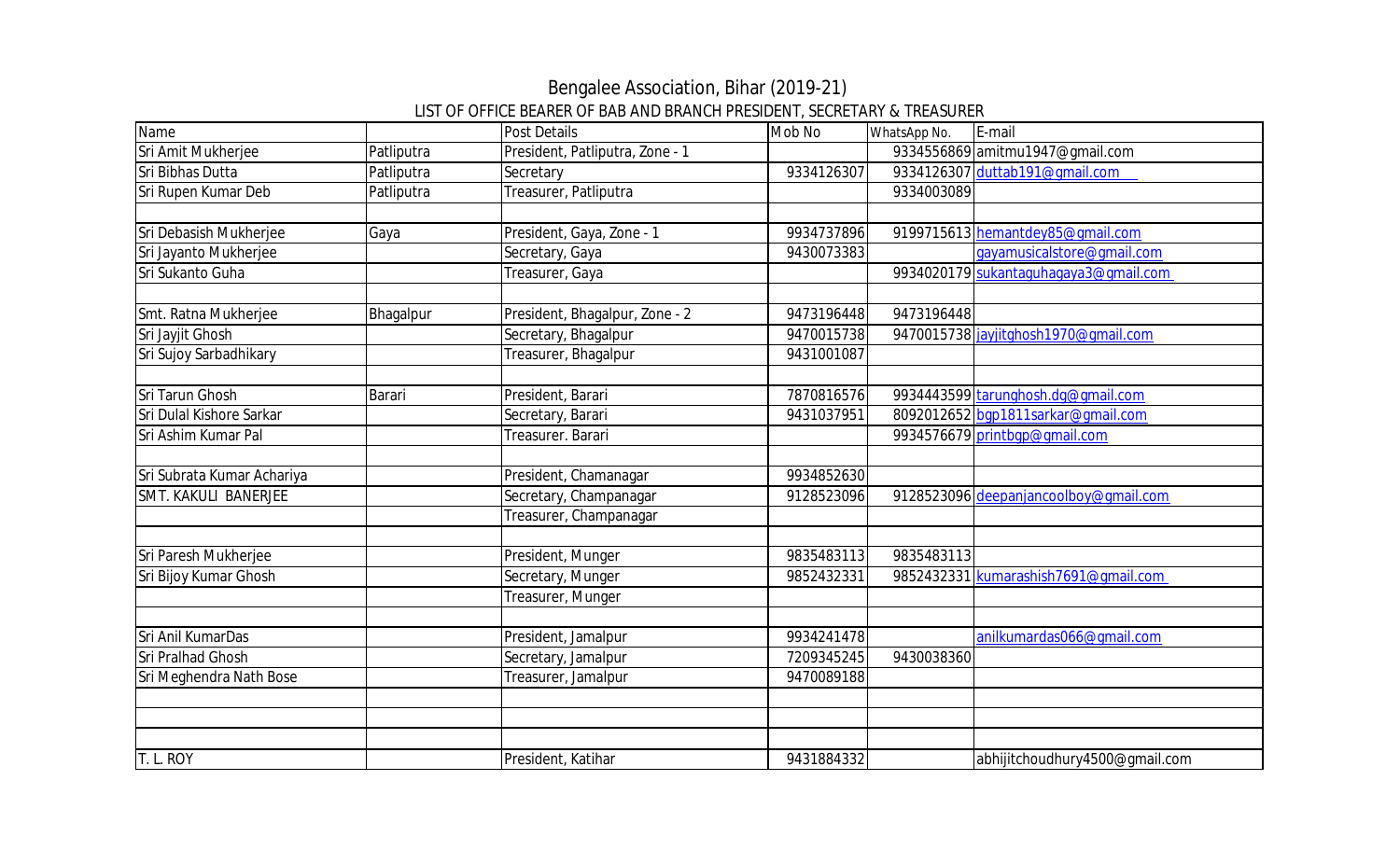| Name                         | Post Details                    | Mob No     | WhatsApp No. | E-mail                                       |
|------------------------------|---------------------------------|------------|--------------|----------------------------------------------|
| Sri Sanjay Kumar Roy         | Secretary, Katihar              | 9430039660 |              | 9470897693 roykumarsanjay66@gmail.com        |
| Sri Manoj Dutta              | Treasurer, Katihar              |            |              | 9431285792 dattamanoj347@qmail.com           |
|                              |                                 |            |              |                                              |
| Sri Asish Kumar Ghosh        | President, Kishanganj           |            |              | 9939934116 ashishghosh7374@gmail.com         |
| Sri Subhajir Shekhar         | Secretary, Kishanganj           | 9430928503 |              | subhjeet.shekhar@etvbharat.com               |
| Sri Chittaranjan Sharma      | Treasurer, Kishanganj           | 9430947413 |              | 8002610618 chittabama@yahoo.co.in            |
|                              |                                 |            |              |                                              |
|                              |                                 |            |              |                                              |
| Ajay Sanyal                  | President, Purnea               | 7488526921 |              | 8002838233 ajaysanyal.2014@gmail.com         |
| Sri Atanu Mitra              | Secretary, Purnea               | 9431260002 |              | 9431260002 atanumitra@rediffmail.com         |
| Dr. A. K. Bhattacharya       | Treasurer, Purnea               | 9431206173 |              |                                              |
|                              |                                 |            |              |                                              |
|                              |                                 |            |              |                                              |
| <b>Jyotish Dutta</b>         | President, KUSHKIBAGH, Purnea   |            |              | 9661376690 jyotish.pur@gmail.com             |
| <b>NIPEN CHANDRA AICH</b>    | Secretary, KUSHKIBAGH, Purnea   |            | 9431866529   |                                              |
| <b>NANI GOPAL DAS</b>        | Treasurer, KUSHKIBAGH, Purnea   |            |              |                                              |
|                              |                                 |            |              |                                              |
| Dr. Dipak Mitra              | President, Forbesganj, Zone -3  |            |              | 9955484054 deepakmitra33@qmail.com           |
| Sri Sanjoy Kr. Paul          | Secretary, Forbesganj           | 7488258332 |              | 7488258332 sanjoypaulcool65@gmail.com        |
| Sri Prasanjit Choudhury      | Treasurer, Forbesganj           |            |              | 9852771460 prasenjeet.chowdhury14@qmail.com  |
|                              |                                 |            |              |                                              |
| Smt. Shabarita Das           | President, Samastipur, Zone - 4 | 9430049338 |              | shabaritadas@qmail.com                       |
| Sri Srimantra Chatterjee     | Secretary, Samastipur           |            |              | 7766910233 srimantachatterjee21@gmail.com    |
| Sri Anup Mukherjee           | Treasurer, Samastipur           |            |              | 9334925569 sb09710@gmail.com                 |
|                              |                                 |            |              |                                              |
| Sri Durga Pada Das           | President, Muzaffarpur          | 9431461121 |              | dasdurga56@gmail.com                         |
| Sri Debasish Guha            | Secretary, Muzaffarpur          |            |              | 9431267111 dquha726@qmail.com                |
| Sri Subhasish Bose           | Treasurer, Muzaffarpur          | 9835231625 |              | 9431670284 subhasis_bose@sbi.co.in           |
|                              |                                 |            |              |                                              |
| <b>RAMENDRA NARAYAN SAHA</b> | President, Motihari             | 9162218947 |              | 8210160893 sidharthkumar.2011@rediffmail.com |
| Atul Kumar Das               | Secretary, Motihari             | 8986448203 |              | kra8645@gmail.com                            |